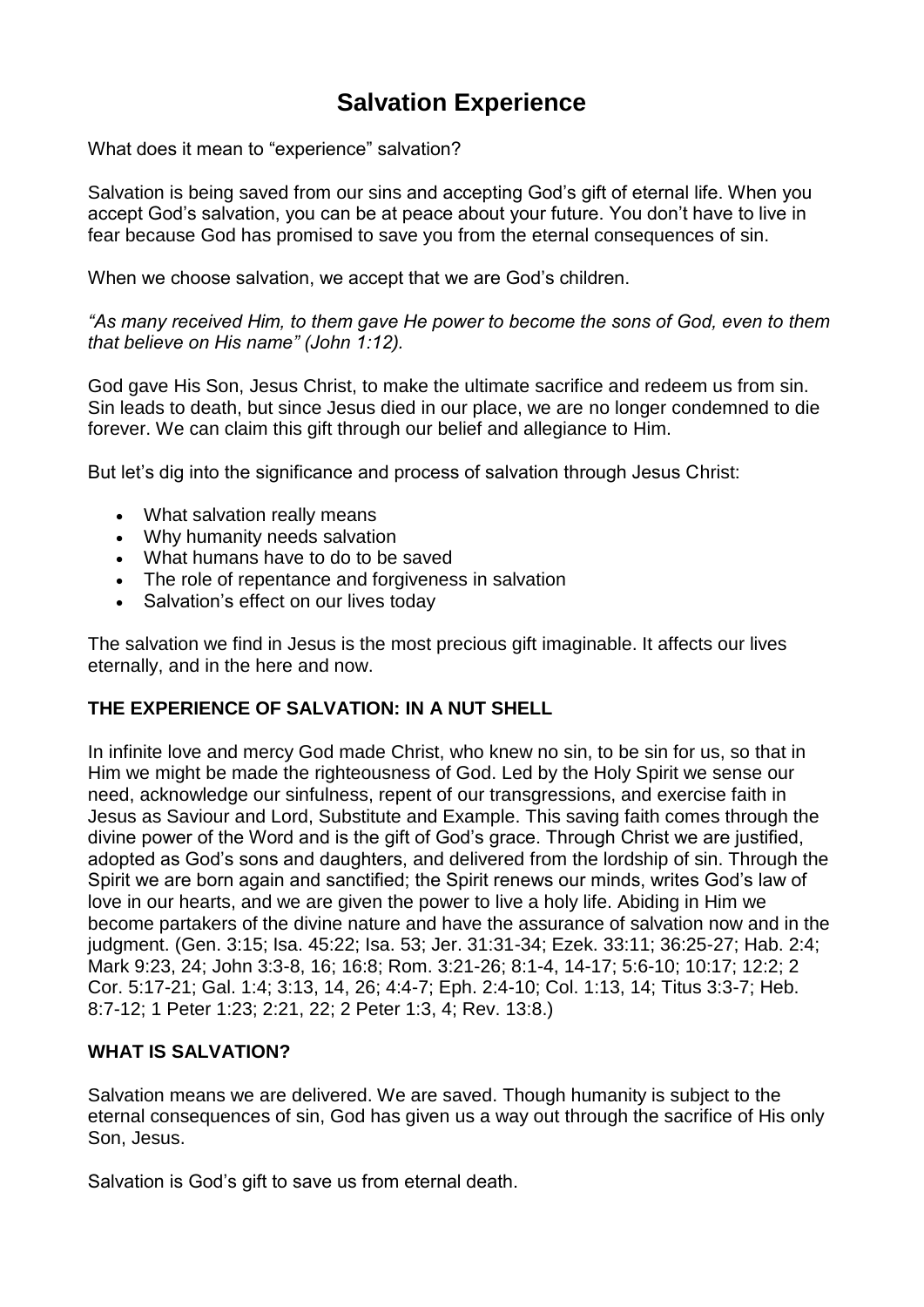Ever since the beginning of the earth, humans have chosen to [disobey.](https://www.adventist.org/the-great-controversy/) But God, in His great love, chose to redeem us. We were doomed to destruction. But God gave His Son *"that whoever believes in Him should not perish but have everlasting life" (John 3:16).*

The sacrifice of Jesus Christ made our salvation possible. He gave His perfect life to make a way for us to be saved. Salvation satisfies the demands of [God's](https://www.adventist.org/the-law-of-god/) Law and His wrath against sin while at the same time showing God's love for sinners.

*"God demonstrates His own love toward us, in that while we were still sinners, Christ died for us" (Roman 5:8).*

[Seventh-day](https://www.adventist.org/who-are-seventh-day-adventists/) Adventist Christians believe that Jesus Christ is the only way to [receive](https://www.adventist.org/who-are-seventh-day-adventists/salvation-in-jesus-alone/) [salvation.](https://www.adventist.org/who-are-seventh-day-adventists/salvation-in-jesus-alone/) *"Nor is there salvation in any other, for there is no other name under heaven given among men by which we must be saved" (Acts 4:12).* His life, death and resurrection secures our salvation.

### **WHY DOES HUMANITY NEED SALVATION?**

[Adam](https://www.adventist.org/creation/) and Eve, in the Garden of Eden, chose to disobey God's command. He had given them permission to eat the fruit from all the trees of the Garden, except for one.

*"Of the tree of the knowledge of good and evil you shall not eat,"* He told them. *"In the day that you eat of it you shall surely die" (Genesis 2:17).*

When tempted by the devil talking through a serpent, who promised Eve she would be *"like God" (Genesis 3:5),* she decided to [disobey.](https://www.adventist.org/nature-of-humanity/human-nature/) The idea was so strangely tempting. So Eve tried the fruit, gave some to Adam, and He ate it also.

It was not a big, fancy test. God did not set up an incredible challenge. Yet, insignificant as it was, God's command required obedience. It required faith. It required trusting God's way as perfect, even when presented with opposing circumstances.

When Adam and Eve chose to follow their own desires and curiosity instead of trusting God, it illustrated humanity's ability to be selfish, to be deviant, to abuse the gift of free choice. That's why the [Godhead](https://www.adventist.org/trinity/) had to put Plan B into place.

*"Then the Lord God said, 'Behold, the man has become like one of Us, knowing good and evil; and now he might reach out with his hand, and take fruit also from the tree of life, and eat, and live forever'—therefore the Lord God sent him out of the Garden of Eden, to cultivate the ground from which he was taken" (Genesis 3:23).*

Without a Saviour, humanity was doomed. God's law had been broken. And to prevent a sinful existence from lasting forever, the penalty was death.

#### **IS THERE HOPE FOR HUMANITY?**

Even though God wanted Adam and Eve to obey, He already had a plan for their redemption if they chose to disobey. He loved them too much to leave them without hope.

That evening, when Go*d* came to meet with Adam and Eve, they hid. When He found them, He asked, *"Have you eaten from the tree of which I commanded you that you should not eat" (Genesis 3:11)?*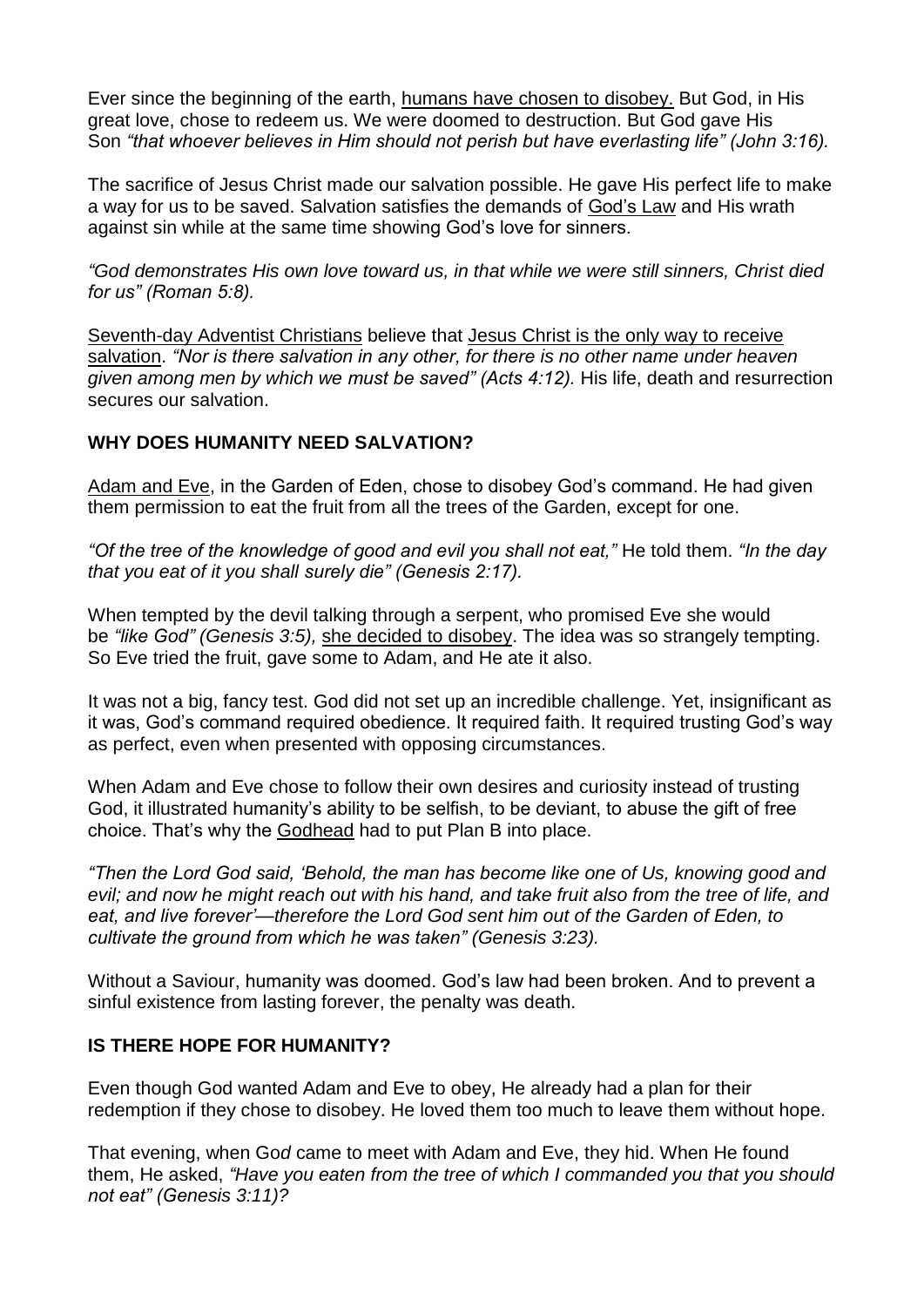Instead of taking responsibility, Adam blamed Eve. When God asked Eve what happened, she blamed the serpent (Genesis 3:12,13).

Sin had begun its sad work of causing division, distrust, and self-preservation.

In that moment of tragedy, God uttered the first promise. Speaking to the serpent, He vowed,

*"I will put enmity between you and the woman. And between your seed and her Seed; He shall bruise your head, and you shall bruise His heel" (Genesis 3:15).*

These words pointed forward to the promise of salvation. [Jesus](https://www.adventist.org/life-death-and-resurrection-of-christ/) would come to earth to be tempted and killed by Satan and his forces. He would have His heel "bruised" (Genesis 3:15). Jesus would sacrifice His life for us, but He would live again.

Because of His sacrifice, Jesus would win the victory over sin and Satan. He would "bruise" the "head" of evil (Genesis 3:15).

Jesus will win the victory, and Satan would be forever a conquered foe.

Jesus, God's Son, volunteered to give His life in the sinner's place. He would come to earth as the Lamb *"slain from the foundation of the world" (Revelation 13:8).* He would make the gift of salvation possible.

Sin, or evil, seeks to deny God's authority and cares only for the self. In the Garden of Eden, it's as if we became infected with it. But while God's wrath is against sin, God has infinite love for sinners. God's law had been broken and a penalty had to be paid. To pay this debt, God's love, through Jesus Christ, reached across the chasm and made a way of salvation.

*"For God so loved the world that He gave His only begotten Son, that whoever believes in Him should not perish but have everlasting life. For God did not send His Son into the world to condemn the world, but that the world through Him might be saved" (John 3:16, 17).*

Knowing that our future is secure gives us peace that transcends tough [times.](https://www.adventist.org/experience-of-salvation/the-heartbeat-of-forgiveness/) God's peace will fill your heart, and help you survive anything life may bring.

# **HOW DO WE ACCEPT SALVATION?**

Jesus freely offers each of us the gift of total redemption from sin. Our part in accepting this gift is straightforward:

*"If you confess with your mouth, 'Jesus is Lord,' and believe in your heart that God raised Him from the dead, you will be saved. One believes with the heart, resulting in righteousness, and one confesses with the mouth, resulting in salvation" (Romans 10:9- 10).*

It's our belief in Him and our choice for Him that allows us to be saved. And this comes to us free of charge—though it cost Him the dearest price.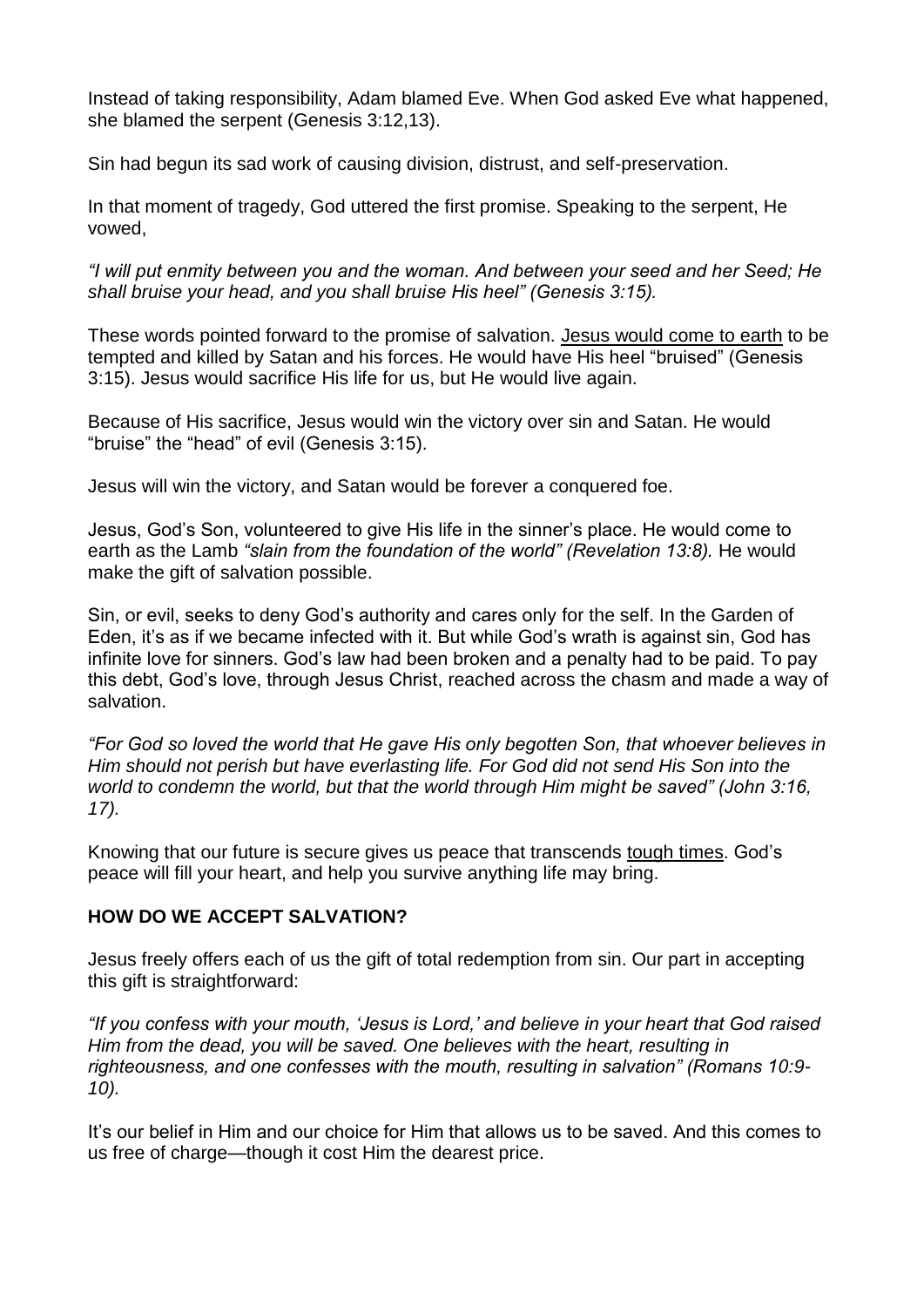And God doesn't just hold this gift out in front of you, hoping you'll catch it. He truly *wants* you to accept His gift of salvation. Once you accept it, He forgives your past sins and looks at you as if you've never sinned. God exchanges your sinful record with Jesus' spotless record. Then promises to help you learn to keep your record clean. He says,

*"Behold, I stand at the door and knock, if anyone hears My voice and opens the door, I will come in to him and dine with him, and he with Me" (Revelation 3:20).*

God's grace extends to every person. Grace, the unmerited favour of an almighty God, is a free gift given to anyone who asks.

*"By grace you have been saved through faith, and that not of yourselves; it is the gift of God" (Ephesians 2:8).*

Grace saves us. We can be so thankful for this amazing gift!

God's heart of love desperately wants to save all of humanity. He will leave no stone unturned to make sure every person receives an invitation to accept salvation.

However, while our part is simple, that doesn't mean it's always easy. Accepting God's gift means putting Him first. It means growing [spiritually,](https://www.adventist.org/growing-in-christ/) with Him as your guide, into the person He created you to be.

God also gives us His Holy [Spirit](https://www.adventist.org/holy-spirit/) to guide us through everything. When you receive salvation, you give the Holy Spirit permission to work in your life.

But it's important to remember that this gift is your choice. Even though God knows His way is best, He will never force you to follow Him.

#### **REPENTANCE AS PART OF SALVATION**

To illustrate God's gift of salvation, Jesus told the story of the prodigal son.

In Luke chapter 15, the [Scriptures](https://www.adventist.org/holy-scriptures/) tell us about a rebellious young man who decided to turn his back on his home and his loving father.

"I want my inheritance now, Dad!" he said. Despite his misgivings, his dad gave him the money.

The [Bible](https://www.adventist.org/who-are-seventh-day-adventists/bible-reveals-god/) records that the young man gathered up his money and possessions and went to a far country. While there, he *"wasted his possessions with prodigal living" (Luke 15:13).*

After he spent all his money, the Bible says *"he began to be in want" (Luke 15:14).* There was a famine in the land. With no friends and no money, he was starving. He found a job feeding pigs, and *"would gladly have filled his stomach with the pods that the swine ate" (Luke 15:16).*

He had hit rock bottom.

As the young man fed the pigs, a thought came into his mind. *"How many of my father's hired servants have bread enough and to spare, and I perish with hunger!" (Luke 15:17).*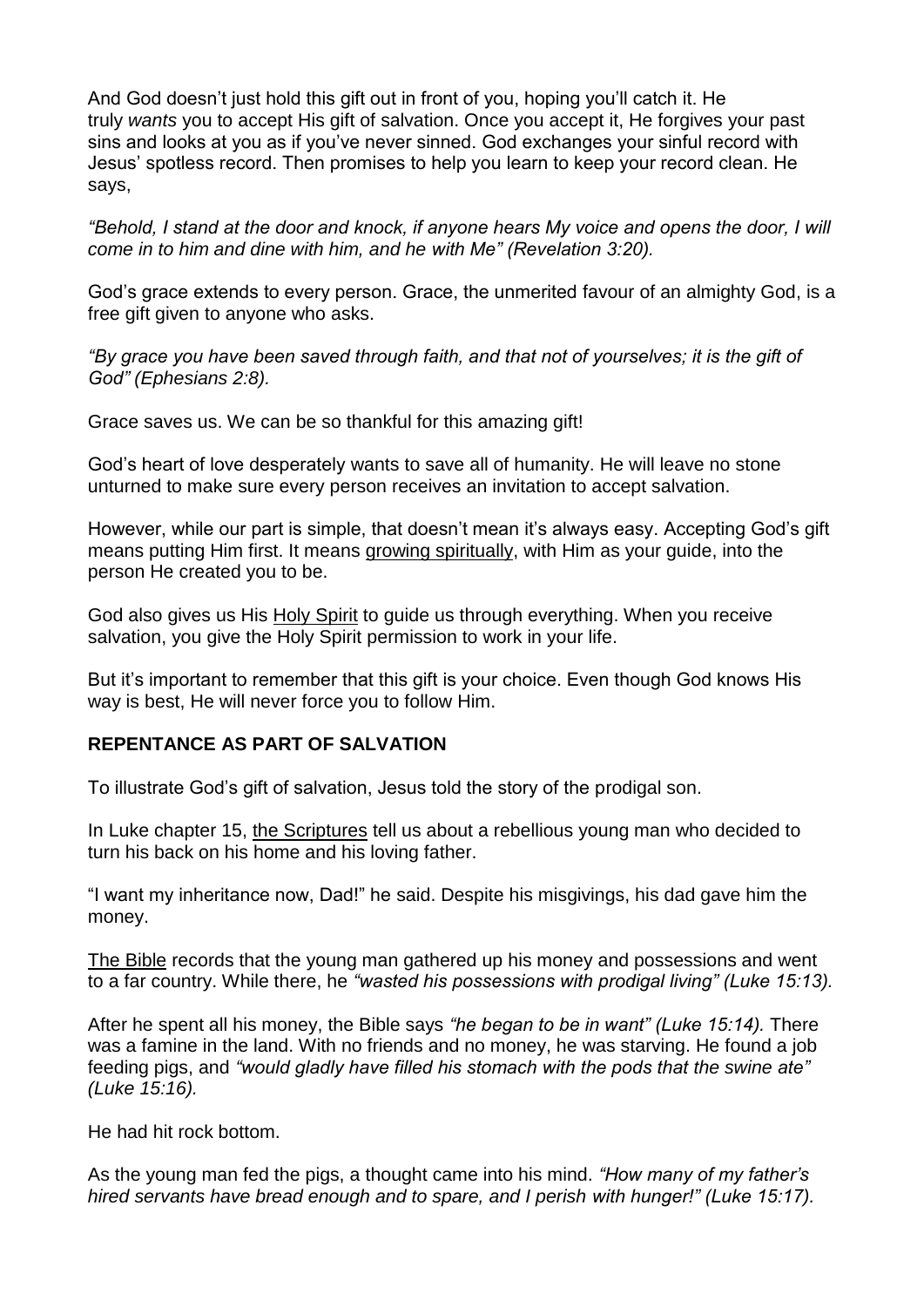*"I will arise and go to my father," he decided (Luke 15:18).*

The young man planned a speech. He would tell his father that he just wanted to be a servant. He would confess his unworthiness, and beg for a place at the servants' table.

With this resolve, he began the long walk back home. Little did he know what was waiting for him when he returned.

*"When he was still a great way off, his father saw him and had compassion, and ran and fell on his neck and kissed him" (Luke 15:20).*

As the son tried to say his prepared speech, his father told the servants to get him new clothes. His father commanded that a feast be made in his honour and took him back as his son. *"My son was dead and is alive again;"* he proclaimed. *"He was lost and is found" (Luke 15:24).*

Like the man in this story, alone and far away from his father, we may find ourselves far away from God. We sense a lack in our life. We realize something is missing. Perhaps we have hit rock bottom.

While we may not recognize it, God is constantly at work in our lives. Through the Holy Spirit, God appeals to our hearts. *"I will never leave you nor forsake you,"* He says *(Hebrews 13:5, NKJV).* Even when we feel far away from Him, His love is working to call us to Himself. He will leave no means untried to bring us salvation. The Bible says the *"goodness of God leads you to repentance" (Romans 2:4).*

**Repentance is the first [step](https://www.adventist.org/experience-of-salvation/5-steps-to-salvation/) in our salvation experience.** We must realize we need something more in our life. We must acknowledge that we are not enough. We must see that even when we try to do good, *"all our righteousness is like filthy rags" (Isaiah 64:6).*

But this realization isn't meant to take away our hope. It means we can find our hope through the only One who can truly save us. Only God's grace in our life can help us to follow Him.

Like the father in the story of the prodigal son, God is waiting to welcome us home. He longs to give us the gift of forgiveness.

He doesn't care where we've been or what we've done. We just need to sense our need and turn toward "home." After true repentance, all that matters is that we're now walking with God.

*"There is joy in the presence of the angels of God over one sinner who repents" (Luke 15:10).*

As much as God wants us to be saved, He will not force salvation on us. We have to ask Him. We have to want to be saved. God is respectful of our choice, even if it is a choice against Him. When we choose Christ, He says, *"Come now, and let us reason together."* God wants to talk with us. He promises, *"Though your sins are like scarlet, they shall be as white as snow; though they are red like crimson, they shall be as wool" (Isaiah 1:18).*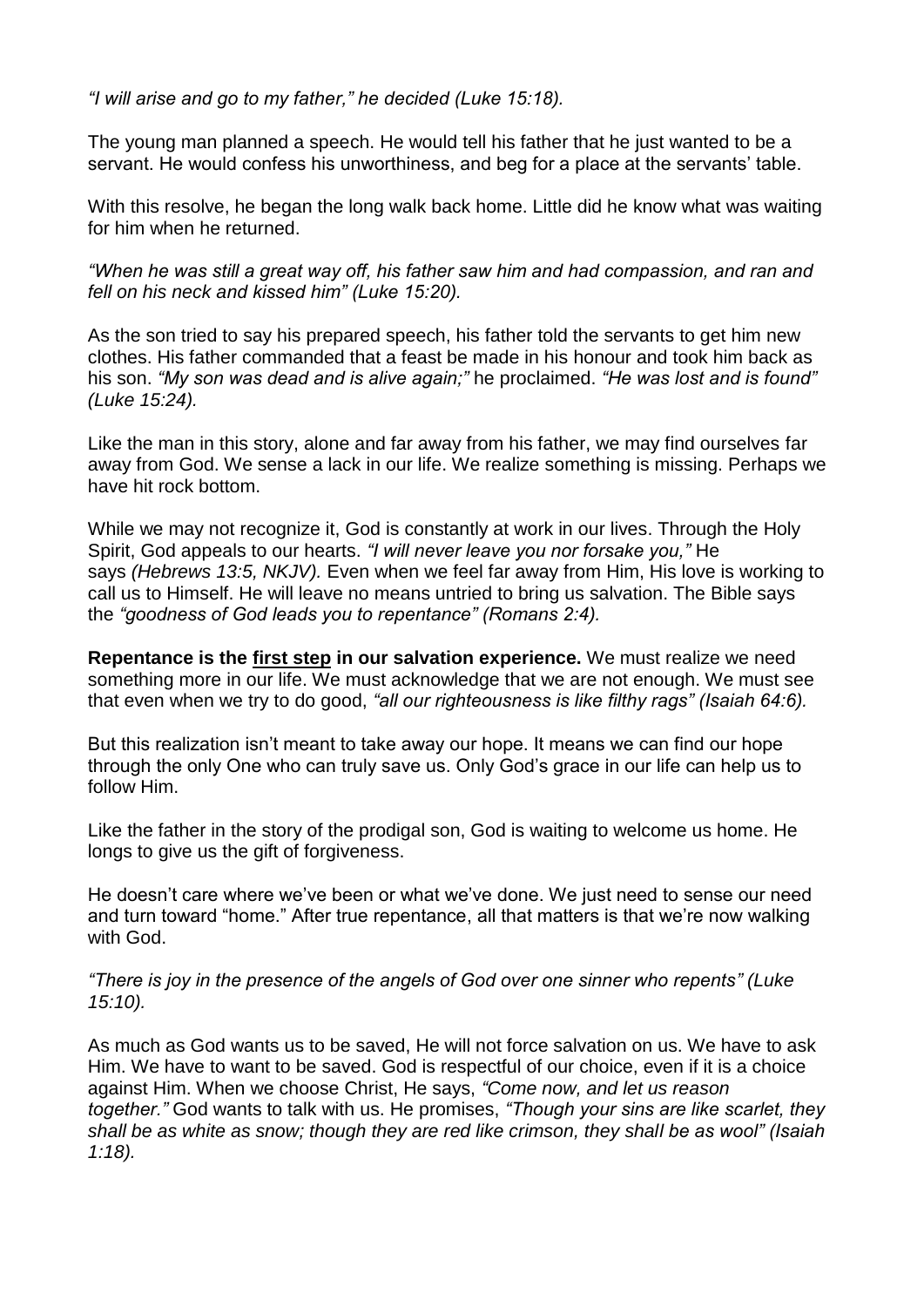After we repent and confess our sins, God rejoices to forgive us. The Bible tells us, *"If we confess our sins, He is faithful and just to forgive us our sins and to cleanse us from all unrighteousness" (1 John 1:9).*

In the Psalms, David writes, *"You, Lord, are good, and ready to forgive" (Psalm 86:5).* He is *"not willing that any should perish but that all should come to repentance" (2 Peter 3:9).* It thrills the heart of God to be able to give the gift of forgiveness.

After we have accepted Jesus Christ, we are called to *"walk in newness of life" (Romans 6:4).* God's Son came to *"save His people from their sins" (Matthew 1:21).* God wants to show you a better, happier way to live your life.

### **WHAT DOES SALVATION DO IN MY LIFE?**

Salvation gives us a *"future and a hope" (Jeremiah 29:11).* Jesus promises, *"I will give you a new heart and put a new spirit within you" (Ezekiel 36:26).*

In the book of John, the poignant story is told of a woman who was caught *"in adultery, in the very act" (John 8:4).* By Jewish law, her punishment would be death by stoning.

The Jewish leaders, wanting to trap Jesus, brought the woman to Him. They reminded Him of the law of Moses, and then asked, *"But what do You say" (John 8:5)?*

Instead of condemning the woman, Jesus knelt down and started writing in the dirt. As the leaders watched Him, they pressed Him for an answer.

Jesus said simply, *"He who is without sin among you, let him throw a stone at her first" (John 8:7)*, then went back to writing. As the leaders came closer to read the words in the dirt, the Holy Spirit convicted them of their own sins. *"Beginning with the oldest even to the last,"* they turned and left *(John 8:9).*

Jesus was alone with the accused woman. He looked up from His writing to see that the accusing multitude had left.

*"Woman, where are those accusers of yours? Has no one condemned you?"* He asked.

She replied, *"No one, Lord."*

Then Jesus spoke these words of forgiveness, *"Neither do I condemn you; go and sin no more" (John 8:9-11).*

Jesus offered her forgiveness and pardon. His grace held out hope and a future for her. However, His pardon did not give her permission to go back to her life of sin. *"Go and sin no more,"* He told her *(John 8:11).*

Jesus [meets](https://www.adventist.org/experience-of-salvation/why-the-experience-of-salvation-matters/) us where we are, and delights in saving us from our lost condition. There is no path too dark for Him to travel to save us. There is no life too sinful that His grace and forgiveness cannot remake us.

Because of His great love, we respond to Him with love and thankfulness. *"If ye love Me,"* Jesus says, *"keep My commandments" (John 14:15).* Our love response to the amazing sacrifice of Jesus Christ is to follow Him and to obey His teachings.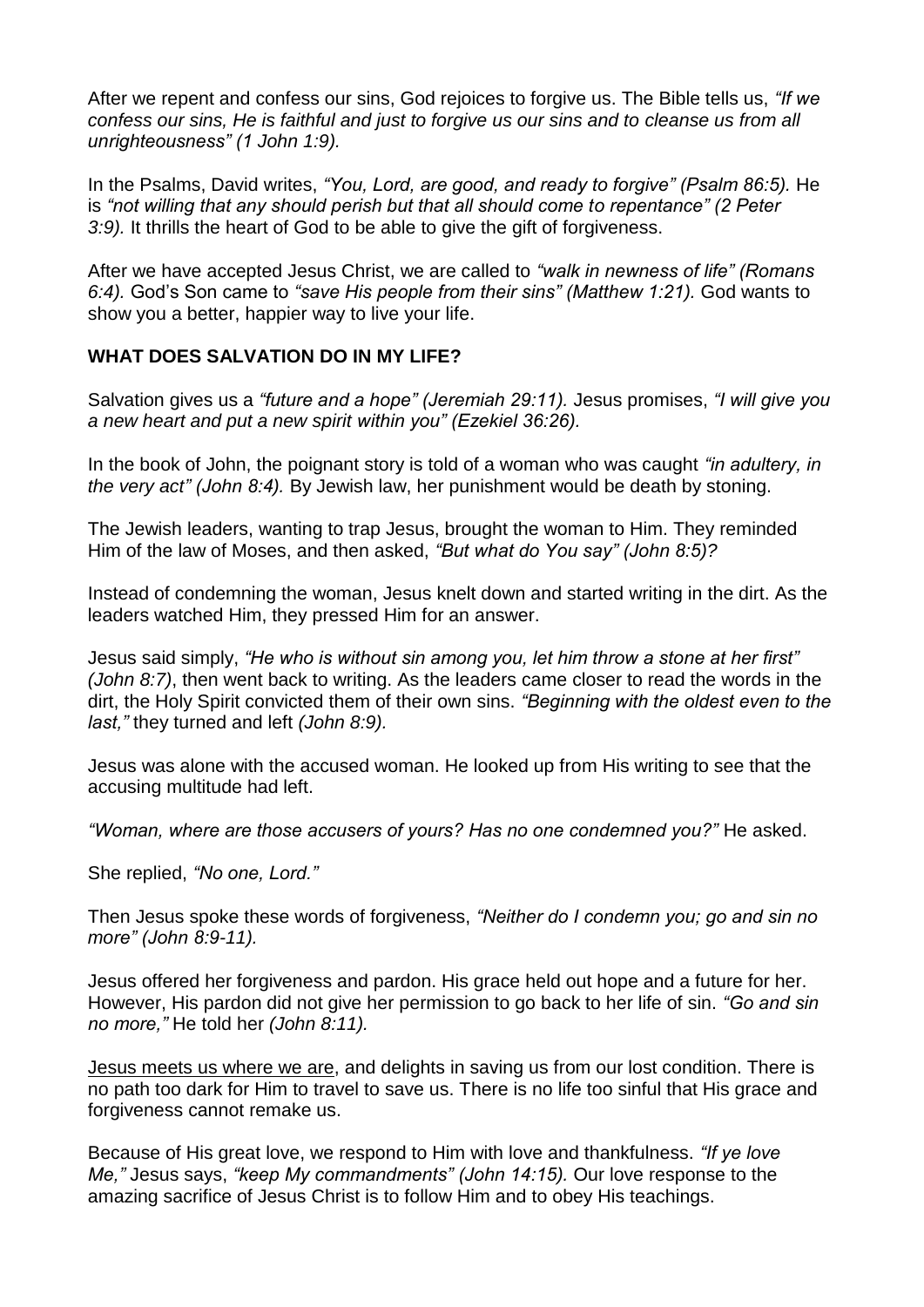Our works do not earn us merit with Christ. It is not by *"works of righteousness which we have done, but according to His mercy He saved us" (Titus 3:5).* However, like the woman caught in adultery, Jesus pleads with us not to go back to our life of sin.

James talks of the relationship between our belief in God's salvation and how our belief affects our daily [choices.](https://www.adventist.org/christian-behavior/)

*"If a brother or sister is naked and destitute of daily food, and one of you says to them, 'Depart in peace, be warmed and filled,' but you do not give them the things which are needed for the body, what does it profit" (James 2:15,16)?*

We can immediately see that telling a needy person we hoped they were helped without helping them would be meaningless.

Just like actually helping those in need instead of only talking about it, so God wants us to actually follow His guidance in our life. It's not the occasional misstep, or the occasional good deed that counts with God. The way we choose to live our life, the habits that we form by repeated actions—these are what God looks at.

If we profess to love God, but refuse to follow His leadership, our profession doesn't mean a lot. Our choice to follow His guidance is our response of love for His amazing sacrifice.

Think about it. If we truly believe something, our actions will show it. If someone believes a book will be interesting, they'll buy it or check it out from the library. If someone believes a person would be a good friend, they'll spend time with them. So if we believe that Jesus died so that we may live, surely that will have an effect on how we live our lives.

But if we make mistakes or wander astray, God is still there for us.

The night before Jesus was crucified, He warned His disciples, *"Watch and pray, lest you enter into temptation. The spirit indeed is willing, but the flesh is weak" (Mark 14:38).*

Even though we've chosen Jesus, we will still be tempted to sin. We may even find ourselves *wanting* to sin. While our mind tells us what is right, we find ourselves to be weak in willpower.

This is where God will work tirelessly to give us power to follow His guidance. He doesn't leave us alone. *"I will never leave you," (Hebrews 13:5)* He tells us. He rejoices with us at every step we make towards Heaven. *.*

*"We love Him because He first loved us"* shares the apostle John *(1 John 4:19). "For the love of Christ compels us,"* the apostle Paul writes, *"that those who live should live no longer for themselves, but for Him who died for them and rose again" (2 Corinthians 5:14, 15).*

Paul goes on to say, *"Therefore, if anyone is in Christ, he is a new creation; old things have passed away; behold, all things have become new" (2 Corinthians 5:17).*

# **CAN I BE SURE I'M SAVED?**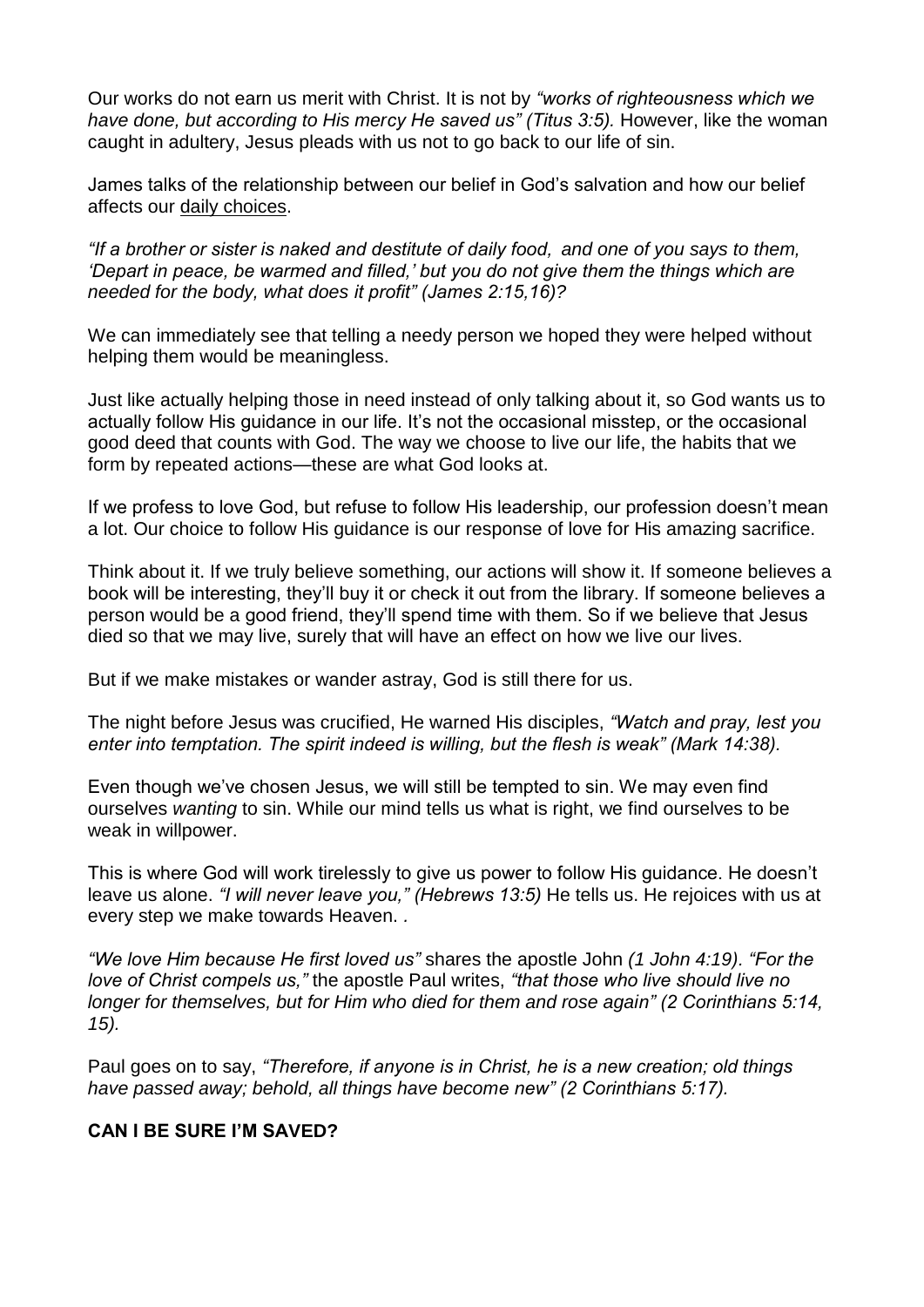When we accept Jesus as our Saviour and give our life to His control, we can be sure of our eternal salvation. John writes, *"Little children, abide in Him, that when He appears, we may have confidence and not be ashamed before Him at His coming" (1 John 2:28).*

As we abide in Jesus Christ, we can be confident we have eternal life.

From the moment we claim Jesus as our Lord and Saviour, God counts us as worthy because of the sacrifice of Jesus. We can be confident in our salvation through the blood of Jesus Christ.

Paul writes, *"For I am persuaded that neither death nor life, nor angels nor principalities nor powers, nor things present nor things to come, nor height nor depth, nor any other created thing, shall be able to separate us from the love of God which is in Christ Jesus our Lord." (Romans 8:38, 39).* When we choose Christ, He will hold us in His hand. He will never let us go, unless we decidedly turn out back on Him.

In Mark, Jesus tells a parable using the life cycle of a grain. *"The Kingdom of God,"* He says, is like a farmer who plants seed in the ground. The farmer tries to make the best conditions for the seed, but he can't make it grow. The seed sprouts and grows, the farmer *"himself does not know how." "First the blade, then the head, after that the full grain in the head" (Mark 4:26-28).*

Our Christian experience is like that seed of grain. When we begin by accepting God's salvation, we are planted in God's garden. God gives us every opportunity to grow and flourish. When our first leaves poke from the ground, we are a perfect little plant. We don't have fruit. We are just a small, helpless plant. However, we are following God with our whole heart, and growing to the best of our ability.

As we learn more of God's plan for our lives, we continue to grow in Him. Our stalk grows higher, and more leaves come out. We are perfect stalks of grain, but we still don't have fruit. As long as we continue to accept the nutrients that are provided for our growth, we will continue on towards the goal of producing fruit and being ready for harvest.

*"The path of the just is like the shining sun,"* the Bible says, *"that shines ever brighter unto the perfect day" (Proverbs 4:18).*

As you continue to follow Christ, He will work in your life and will *"dwell in your hearts through faith; that you, being rooted and grounded in love, may be able to comprehend with all the saints what is the width and length and depth and height—to know the love of Christ which passes knowledge; that you may be filled with all the fullness of God" (Ephesians 3:17-19).*

This is His goal for you—to be filled with the fullness of God.

#### **DON'T MISS IT!**

God longs to share with you this experience of salvation, this blessed assurance. As you sense your need for Jesus Christ, He will draw you to Himself with His *"everlasting love" (Jeremiah 31:3).* God promises to forgive your sins and He will claim you as His child.

Just as a plant can be perfect at each step of its growth, so you can be *"complete in Him" (Colossians 2:10)* at every step of your journey heavenward.